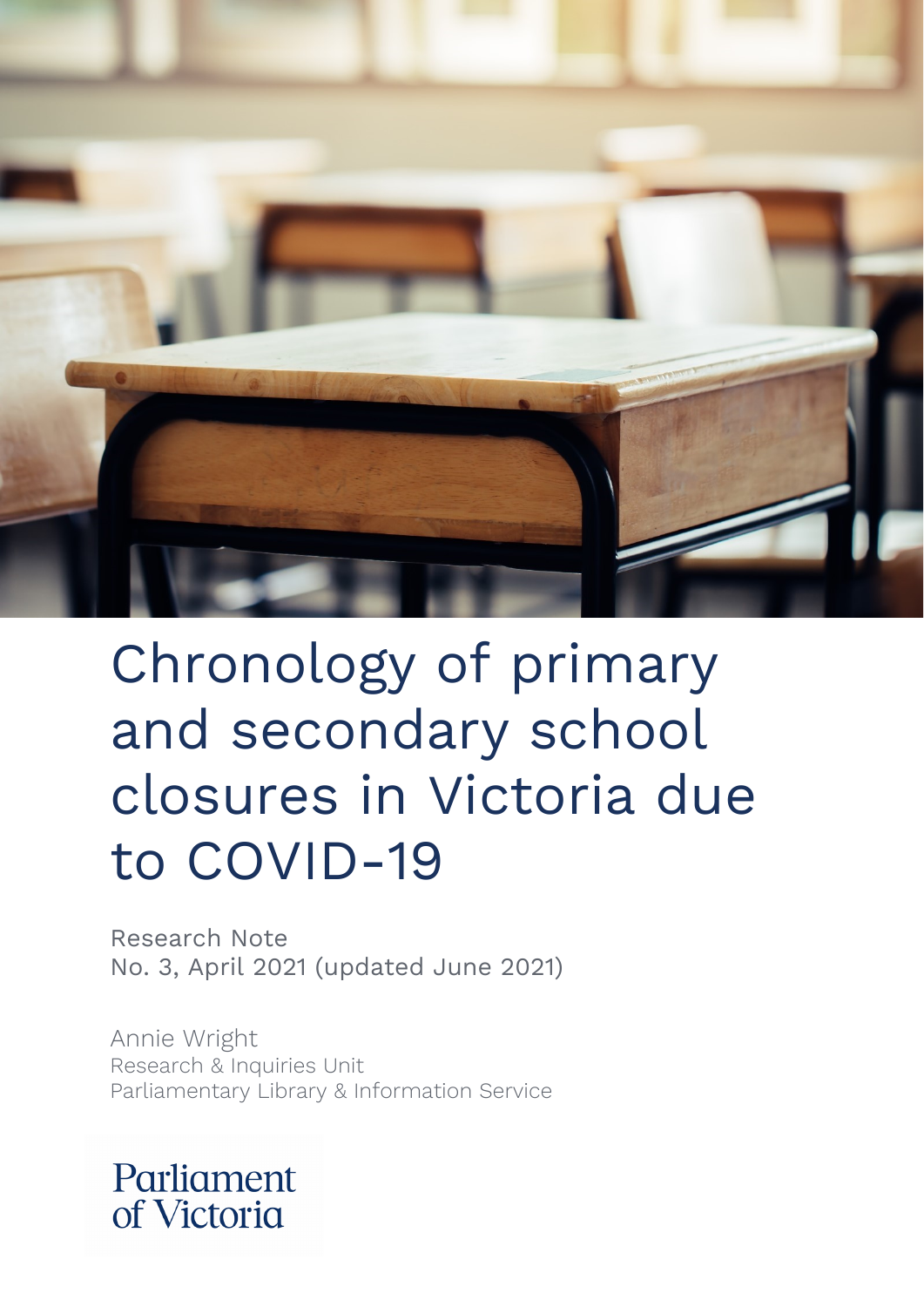#### **Acknowledgments**

The author would like to thank Dolly MacKinnon, Caley Otter and Meg Bosanko for their help in the preparation of this paper.

*Suggested citation:*

A. Wright (2021) *Chronology of primary and secondary school closures in Victoria due to COVID-19*, Parliamentary Library and Information Service, Melbourne, Parliament of Victoria.

*Cover image source: freepik.com*

ISSN 2204-4779 (Print) 2204-4787 (Online) Research Note: No. 3, April 2021 (updated June 2021).

© 2021 Parliamentary Library & Information Service, Parliament of Victoria



Research Notes produced by the Parliamentary Library & Information Service, Department of Parliamentary Services, Parliament of Victoria are released under a [Creative Commons](http://creativecommons.org/licenses/by-nc-nd/3.0/au/)  [3.0 Attribution-NonCommercial-NoDerivs licence.](http://creativecommons.org/licenses/by-nc-nd/3.0/au/) 

By using this Creative Commons licence, you are free to share - to copy, distribute and transmit the work under the following conditions:

- **Attribution** You must attribute the work in the manner specified by the author or licensor (but not in any way that suggests that they endorse you or your use of the work).
- **Non-Commercial** You may not use this work for commercial purposes without our permission.
- **No Derivative Works** You may not alter, transform, or build upon this work without our permission.

The Creative Commons licence only applies to publications produced by the Library, Department of Parliamentary Services, Parliament of Victoria.

All other material produced by the Parliament of Victoria is [copyright.](http://www.parliament.vic.gov.au/copyright) If you are unsure please [contact us.](http://www.parliament.vic.gov.au/contacts)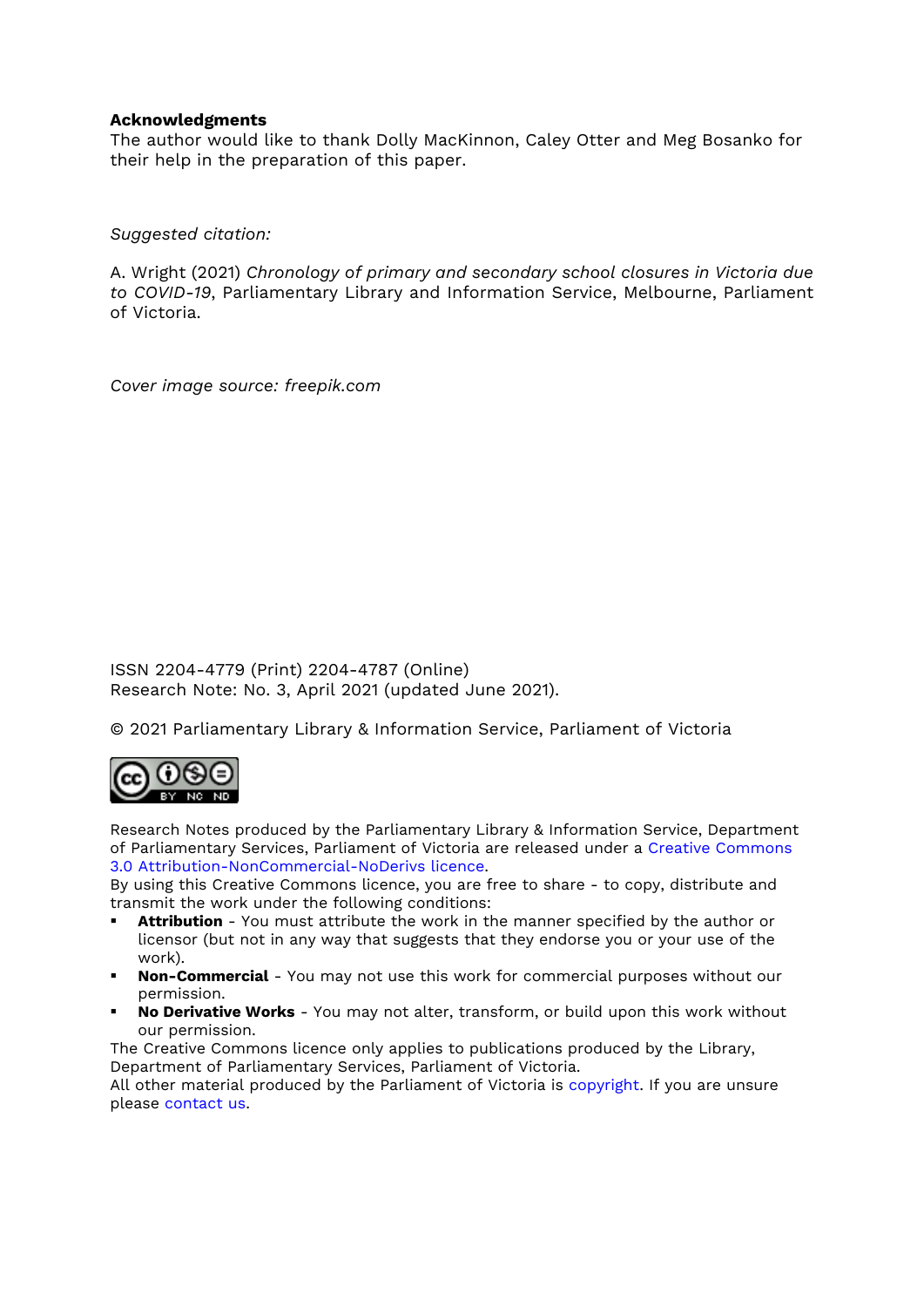## Introduction

This updated chronology provides an overview of key opening and closing dates for Victorian primary and secondary schools between March 2020 and June 2021 in response to the impact of the COVID-19 pandemic. The school year was modified in an attempt to reduce in-person gatherings and movement into and across the state. Using predominantly government media releases, as well as information from the Department of Education, Skills and Employment, the chronology maps the changes to the school year—from the initial transition from face-to-face learning to remote learning, and then the resumption of face-to-face learning, in Victorian schools.

*See also: [Chronology of Victorian border closures due to COVID-19.](https://parliamentofvictoria.sharepoint.com/sites/Library/PDFs/Forms/AllItems.aspx?id=%2Fsites%2FLibrary%2FPDFs%2Fplaceholder%2Epdf&parent=%2Fsites%2FLibrary%2FPDFs)*

| Date               | <b>Announcement</b>                                                                                                                                                                     | <b>Source</b>                                                                                                                                                             |
|--------------------|-----------------------------------------------------------------------------------------------------------------------------------------------------------------------------------------|---------------------------------------------------------------------------------------------------------------------------------------------------------------------------|
| <b>28 January</b>  | Term 1 begins.                                                                                                                                                                          | Department of Education, Skills<br>and Employment (2020) 'Back to<br>school dates 2020 (archived)',<br>DESE website, archived 19<br>February 2020.                        |
| <b>22 February</b> | Travel exemptions to be<br>granted to senior high school<br>students who cannot travel to<br>Australia, due to restrictions on<br>foreign nationals who have<br>been in mainland China. | D. Andrews (Premier) (2020)<br><b>Facilitating China-based</b><br>students to attend Year 11 and 12,<br>media release, 22 February.                                       |
| 22 March           | School holidays to be brought<br>forward to 24 March.                                                                                                                                   | D. Andrews (Premier) (2020)<br>Statement from the Premier,<br>media release, 22 March.                                                                                    |
| 24 March           | Term 1 concludes.                                                                                                                                                                       | D. Andrews (Premier) (2020)<br>Statement from the Premier,<br>media release, 22 March.                                                                                    |
| 27 March           | Original Term 1 end date.                                                                                                                                                               | Department of Education, Skills<br>and Employment (2020) 'Back to<br>school dates 2020 (archived)',<br>DESE website, archived 19<br>February 2020.                        |
| <b>7 April</b>     | During Term 2 'all children who<br>can learn at home must learn<br>from home'.                                                                                                          | D. Andrews (Premier) & J.<br>Merlino (Minister for Education)<br>(2020) Victorian students to<br>learn from home, as VCE<br>timelines revised, media release,<br>7 April. |

### 2020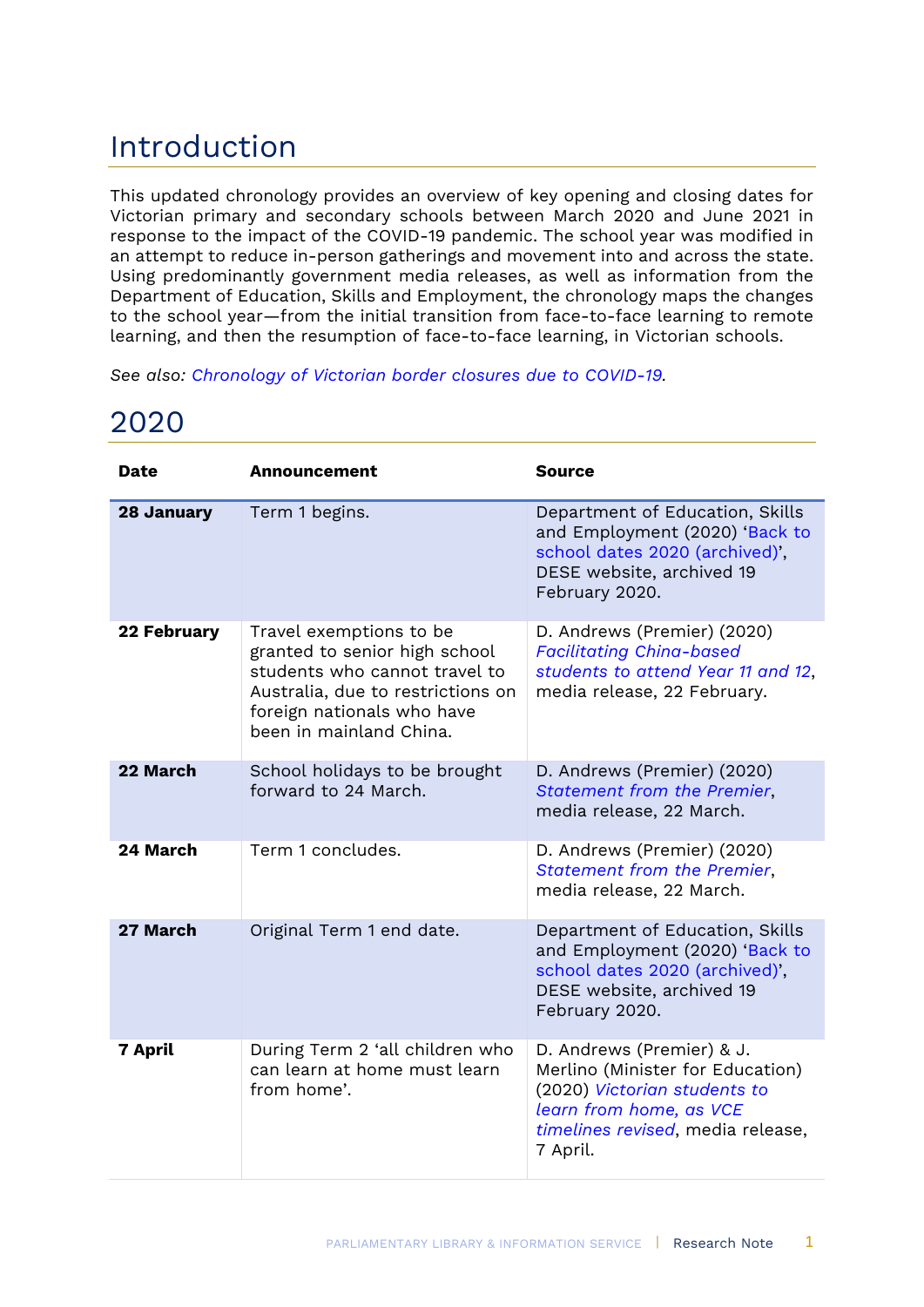| <b>Date</b> | <b>Announcement</b>                                                                                                                                                   | <b>Source</b>                                                                                                                                                             |
|-------------|-----------------------------------------------------------------------------------------------------------------------------------------------------------------------|---------------------------------------------------------------------------------------------------------------------------------------------------------------------------|
| 14 April    | Term 2 begins with a pupil-free<br>day.                                                                                                                               | Department of Education, Skills<br>and Employment (2020) 'Back to<br>school dates 2020', DESE<br>website.                                                                 |
| 15 April    | Students begin Term 2 classes,<br>remotely.                                                                                                                           | D. Andrews (Premier) & J.<br>Merlino (Minister for Education)<br>(2020) Victorian students to<br>learn from home, as VCE<br>timelines revised, media release,<br>7 April. |
| 12 May      | A timeline for resuming on-site<br>learning is released.                                                                                                              | D. Andrews (Premier) (2020)<br>Getting our kids back into the<br>classroom, media release, 12<br>May.                                                                     |
| 22 May      | Details on how VCE and VCAL<br>exams will be run are released.                                                                                                        | J. Merlino (Minister for<br>Education) (2020) Certainty for<br>students with exams to start in<br>November, media release, 22<br>May.                                     |
| 25 May      | Pupil-free day.                                                                                                                                                       | D. Andrews (Premier) (2020)<br>Getting our kids back into the<br>classroom, media release, 12<br>May.                                                                     |
| 26 May      | Prep, Grade 1 and 2, VCE and<br>VCAL students, vulnerable<br>students in Year 3 - 10 and<br>those whose parents cannot<br>work from home resume on-<br>site learning. | J. Merlino (Minister for<br>Education) (2020) First wave of<br>students back in the classroom,<br>media release, 26 May.                                                  |
| 9 June      | Grades 3 - 10 return to on-site<br>learning.                                                                                                                          | J. Merlino (Minister for<br>Education) (2020) All students<br>back in the classroom, media<br>release, 9 June.                                                            |
| 26 June     | Term 2 concludes.                                                                                                                                                     | Department of Education, Skills<br>and Employment (2020) 'Back to<br>school dates 2020 (archived)',<br>DESE website, archived 19<br>February 2020.                        |
| 7 July      | VCE students in metropolitan<br>Melbourne and Mitchell Shire<br>will return to on-site learning<br>for Term 3 as planned on 13<br>July.                               | D. Andrews (Premier) (2020)<br><b>Statement from the Premier,</b><br>media release, 7 July.                                                                               |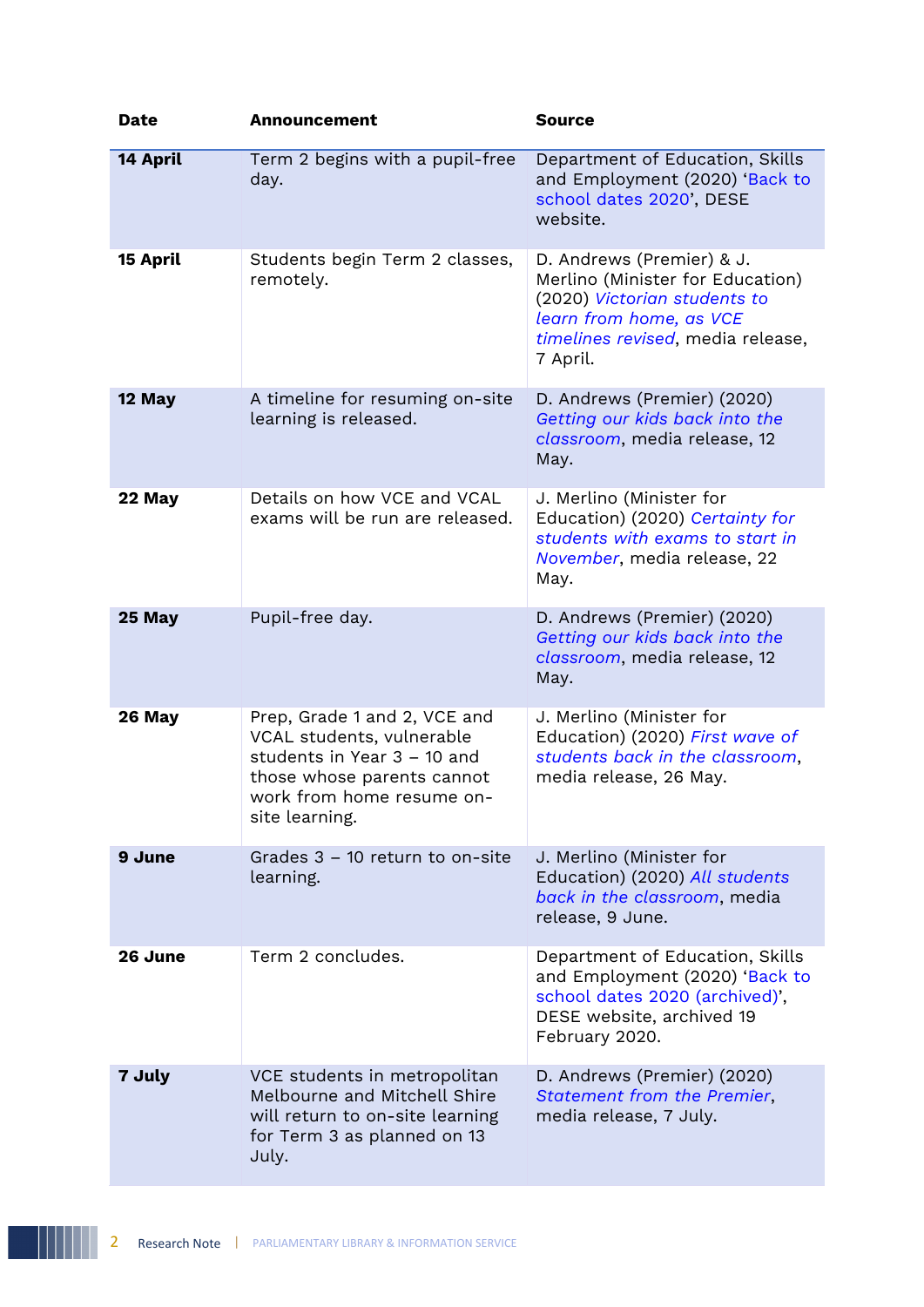| <b>Date</b> | <b>Announcement</b>                                                                                                                                                                                                                                            | <b>Source</b>                                                                                                                                                                                                                                                    |
|-------------|----------------------------------------------------------------------------------------------------------------------------------------------------------------------------------------------------------------------------------------------------------------|------------------------------------------------------------------------------------------------------------------------------------------------------------------------------------------------------------------------------------------------------------------|
|             | Prep - Year 10 students will<br>have an additional week of<br>school holidays.                                                                                                                                                                                 |                                                                                                                                                                                                                                                                  |
| 9 July      | Daily temperature checks to be<br>introduced in schools across<br>metropolitan Melbourne and<br>Mitchell Shire.                                                                                                                                                | D. Andrews (Premier) (2020)<br>Temperature checks to be<br>introduced in Term 3, media<br>release, 9 July.                                                                                                                                                       |
| 12 July     | Prep - Year 10 students in<br>metropolitan Melbourne and<br>Mitchell Shire will begin Term 3<br>with remote learning from<br>Monday 20 July until at least 19<br>August.                                                                                       | D. Andrews (Premier) & J.<br>Merlino (Minister for Education)<br>(2020) Return to flexible and<br>remote learning, media release,<br>12 July.                                                                                                                    |
| 13 July     | Term 3 begins.<br>Only VCE, VCAL and students<br>whose parents and carers<br>cannot work from home, and<br>those attending local specialist<br>schools, return on-site.<br>Schools in regional and rural<br>Victoria return to on-site<br>learning.            | Department of Education, Skills<br>and Employment (2020) 'Back to<br>school dates 2020 (archived)',<br>DESE website, archived 19<br>February 2020.<br>D. Andrews (Premier) (2020)<br>Temperature checks to be<br>introduced in Term 3, media<br>release, 9 July. |
| 20 July     | Most Prep - Year 10 students<br>begin Term 3 remote learning.<br>Face masks to be required in<br>schools from 23 July.                                                                                                                                         | D. Andrews (Premier) & J.<br>Merlino (Minister for Education)<br>(2020) Face coverings and masks<br>for metro schools, media release,<br>20 July.                                                                                                                |
| 2 August    | Melbourne moves to Stage 4<br>restrictions.<br>All school children (including in<br>regional and rural Victoria) to<br>return to remote learning from<br>5 August. Children of permitted<br>workers and vulnerable<br>children may attend on-site<br>learning. | D. Andrews (Premier) (2020)<br>Statement on changes to<br>regional restrictions, media<br>release, 2 August.                                                                                                                                                     |
| 4 August    | Pupil-free day for those who<br>attend on-site learning.                                                                                                                                                                                                       | D. Andrews (Premier) (2020)<br>Statement on changes to<br>Melbourne's restrictions, media<br>release, 2 August.                                                                                                                                                  |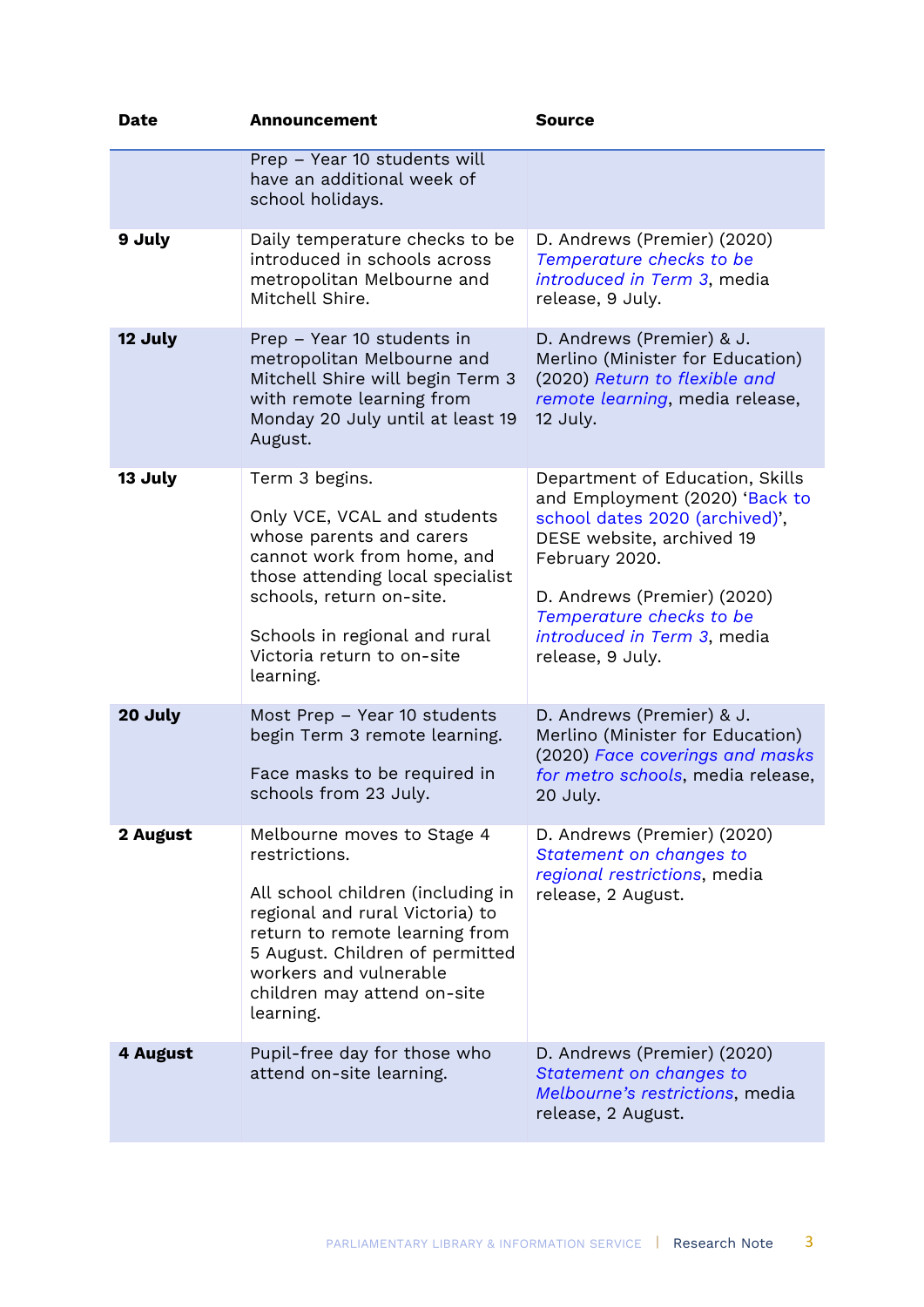| <b>Date</b>            | <b>Announcement</b>                                                                                                                                                                                                                                                                                                                        | <b>Source</b>                                                                                                                                                                                                                                                                                      |
|------------------------|--------------------------------------------------------------------------------------------------------------------------------------------------------------------------------------------------------------------------------------------------------------------------------------------------------------------------------------------|----------------------------------------------------------------------------------------------------------------------------------------------------------------------------------------------------------------------------------------------------------------------------------------------------|
| <b>5 August</b>        | All students return to remote<br>learning.                                                                                                                                                                                                                                                                                                 | D. Andrews (Premier) (2020)<br>Statement on changes to<br>Melbourne's restrictions, media<br>release, 2 August.                                                                                                                                                                                    |
| 18<br><b>September</b> | Term 3 concludes.                                                                                                                                                                                                                                                                                                                          | Department of Education, Skills<br>and Employment (2020) 'Back to<br>school dates 2020 (archived)',<br>DESE website, archived 19<br>February 2020.                                                                                                                                                 |
| 21<br><b>September</b> | A timeline for the return to<br>face-to-face learning in<br>regional and rural Victoria is<br>announced.                                                                                                                                                                                                                                   | J. Merlino (Minister for<br>Education) (2020) School camps<br>to return for regional and rural<br>Victoria, media release, 21<br>September.                                                                                                                                                        |
| 5 October              | Term 4 begins.<br>All students in metropolitan<br>Melbourne and Mitchell Shire<br>continue to learn remotely.<br>Prep – Grade 6 students in<br>standalone schools in regional<br>and rural Victoria return to on-<br>site learning. Year 7 – 10, VCE<br>and VCAL students in regional<br>and rural Victoria continue to<br>learn remotely. | D. Andrews (Premier) & J.<br>Merlino (Minister for Education)<br>(2020) Roadmap for all students<br>return to the classroom, media<br>release, 5 October.                                                                                                                                          |
| 8 October              | Prep to Grade 6 students in P -<br>12 rural and regional schools<br>return to on-site learning.                                                                                                                                                                                                                                            | J. Merlino (Minister for<br>Education) (2020) School camps<br>to return for regional and rural<br>Victoria, media release, 21<br>September.                                                                                                                                                        |
| 12 October             | Primary school, Year 7, VCE and<br>VCAL students return to on-<br>site learning in metropolitan<br>Melbourne and Mitchell Shire.<br>Years 7 - 10, VCE and VCAL<br>students in rural and regional<br>Victoria return to on-site<br>learning.                                                                                                | D. Andrews (Premier) & J.<br>Merlino (Minister for Education)<br>(2020) Metro students head back<br>to the classroom, media release,<br>12 October.<br>J. Merlino (Minister for<br>Education) (2020) School camps<br>to return for regional and rural<br>Victoria, media release, 21<br>September. |
| 26 October             | Year $8 - 10$ students in<br>metropolitan Melbourne and                                                                                                                                                                                                                                                                                    | J. Merlino (Minister for<br>Education) (2020) Every student                                                                                                                                                                                                                                        |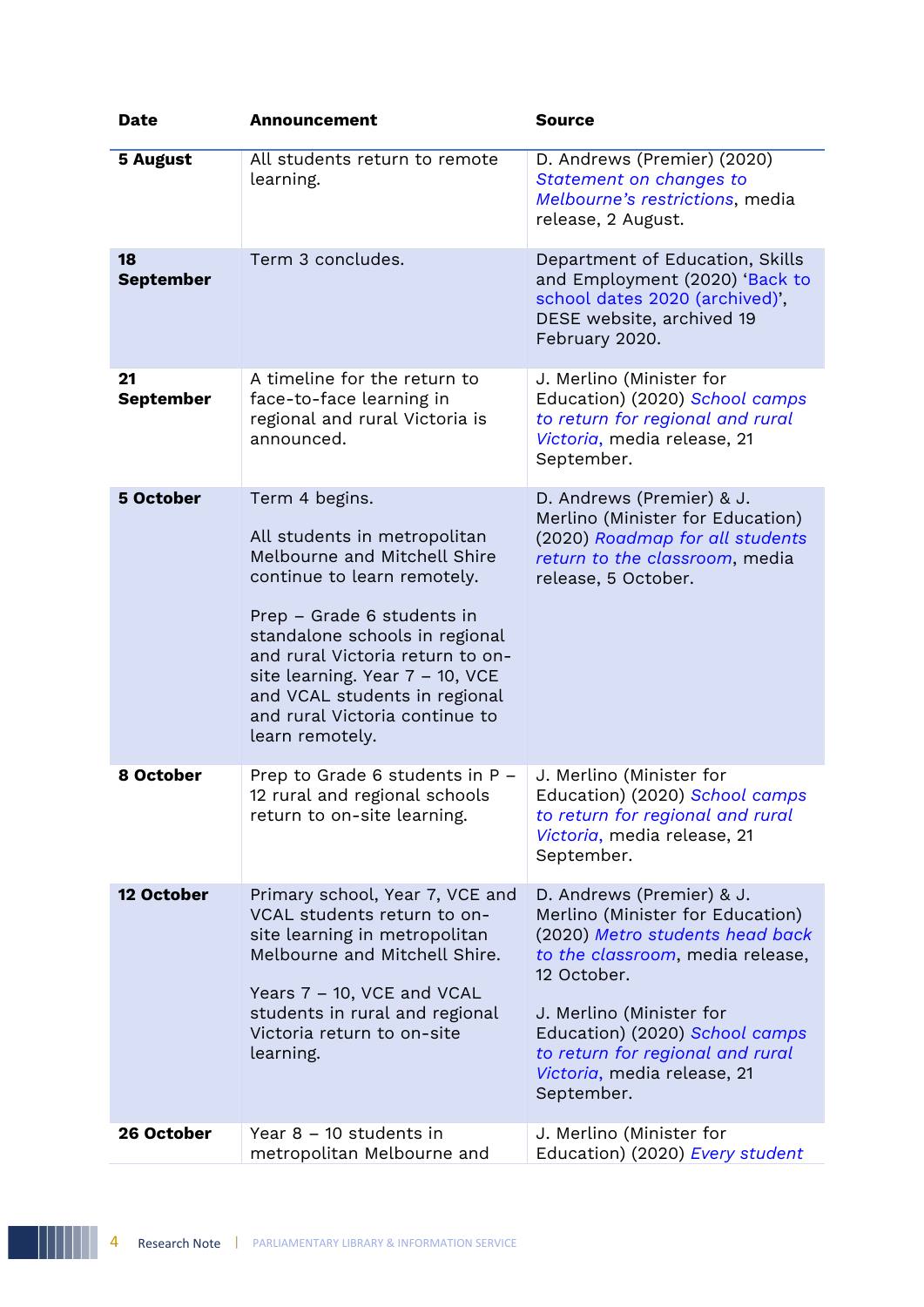| <b>Date</b>        | Announcement                                  | <b>Source</b>                                                                                                                                      |
|--------------------|-----------------------------------------------|----------------------------------------------------------------------------------------------------------------------------------------------------|
|                    | Mitchell Shire return to on-site<br>learning. | returns to the classroom, media<br>release, 26 October.                                                                                            |
| <b>18 December</b> | Term 4 concludes.                             | Department of Education, Skills<br>and Employment (2020) 'Back to<br>school dates 2020 (archived)',<br>DESE website, archived 19<br>February 2020. |

### 2021

| Date                         | Announcement                                                                                                                                                       | Source                                                                                                                                               |
|------------------------------|--------------------------------------------------------------------------------------------------------------------------------------------------------------------|------------------------------------------------------------------------------------------------------------------------------------------------------|
| 27 January                   | Term 1 begins. All students<br>return to learning on-site.                                                                                                         | Department of Education and<br>Training (2021) 'School term<br>dates and holidays in Victoria<br>(archived)', DET website,<br>archived 4 March 2021. |
| <b>12 February</b>           | As part of the circuit-breaker<br>lockdown, students will not<br>return to school on 15 February.                                                                  | D. Andrews (Premier) (2021)<br><b>Statement from the Premier,</b><br>media release, 12 February.                                                     |
| $15 - 17$<br><b>February</b> | All students work remotely.                                                                                                                                        | D. Andrews (Premier) (2021)<br><b>Statement from the Premier,</b><br>media release, 12 February.                                                     |
| <b>18 February</b>           | All students return to on-site<br>learning.                                                                                                                        | D. Andrews (Premier) (2021)<br>Statement from the Premier,<br>media release, 17 February.                                                            |
| 28 May                       | As part of the circuit-breaker<br>lockdown, students will return<br>to remote learning until at least<br>3 June.                                                   | J. Merlino (Acting Premier)<br>(2021) Statement from the<br>Acting Premier, media release,<br>27 May.                                                |
| 3 June                       | In metropolitan Melbourne,<br>Year 11 and 12 students return<br>to face-to-face learning.<br>All students in regional Victoria<br>return to face-to-face learning. | J. Merlino (Acting Premier)<br>(2021) Statement from the<br>Acting Premier, media release, 2<br>June.                                                |
| 11 June                      | All students return to face-to-<br>face learning.                                                                                                                  | J. Merlino (Acting Premier)<br>(2021) Statement from the<br>Acting Premier, media release, 3<br>June.                                                |